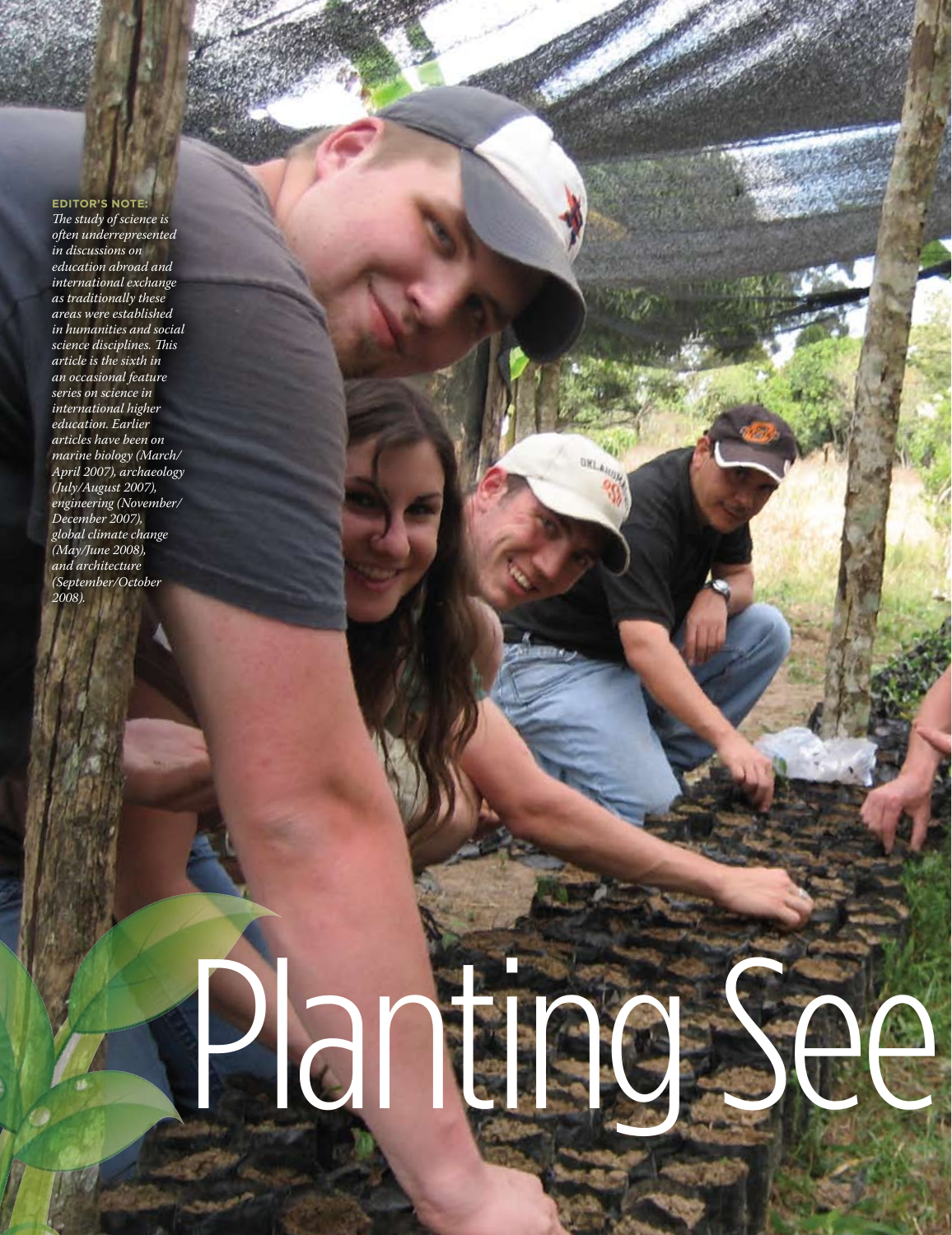*Farming may seem like a local enterprise but it's not—now, more than ever, agriculture is becoming an increasingly globalized field. And colleges and universities are picking up on the trend and helping agriculture students become more internationally aware.* **By Nicole Branan**

AST GREEN SUGARCANE FIELDS stretch across millions of acres in south-central Brazil. The thick perennial grass, standing more than 10 feet tall, is a simple, ancient plant, but over the past three decades, it has accomplished an astounding feat: sugarcane has helped Brazil get rid of its foreign oil dependence. Today Brazil has the world's first sustainable biofuel economy, which is what Joshua Blair, an agricultural education major at Oklahoma State University, came here to learn about.

Blair and other Oklahoma State students traveled to Brazil for a few months to study at two local universities and learn about ethanol fuel production from sugarcane. The education abroad program is one of many that take Oklahoma State students to countries across the globe where they learn about different practices in agriculture. The field lies at the heart of many of today's most important challenges, such as food security for a rising global population, environmental degradation, and energy security. Learning how different countries tackle such issues is a valuable and often eye-opening experience for students, says David Henneberry, professor, assistant dean, and director of international programs in agriculture at Oklahoma State University.

When it comes to making fuel from plants, Brazil is a true pioneer. The biofuel bug bit the South American country in the 1970s, a time when the rest of the world continued to focus its attention on biofuels' fossil counterparts. Over the next three decades, Brazil developed a robust ethanol industry. This accomplishment was one of the reasons why Blair became interested in Brazil. "I like the fact that they took it upon themselves to start studying [biofuel production] and the advances they have made," he says. The small sugar molecules inside sugarcane plants covering about seven million acres of Brazil's farmland end up as ethanol and fuel the vast majority of cars that zoom around the country's roads and highways. In the United States, interest in biofuels has risen sharply in recent years, partly due to

# Lnande

MAR+APR.09 INTERNATIONAL Educ ator

Oklahoma State University students and professor Thomas Kuzmic weeding pots at a tree nursery at El Empedrado in Honduras with Menelio Bardales of the Honduran Corporation for Forest Development: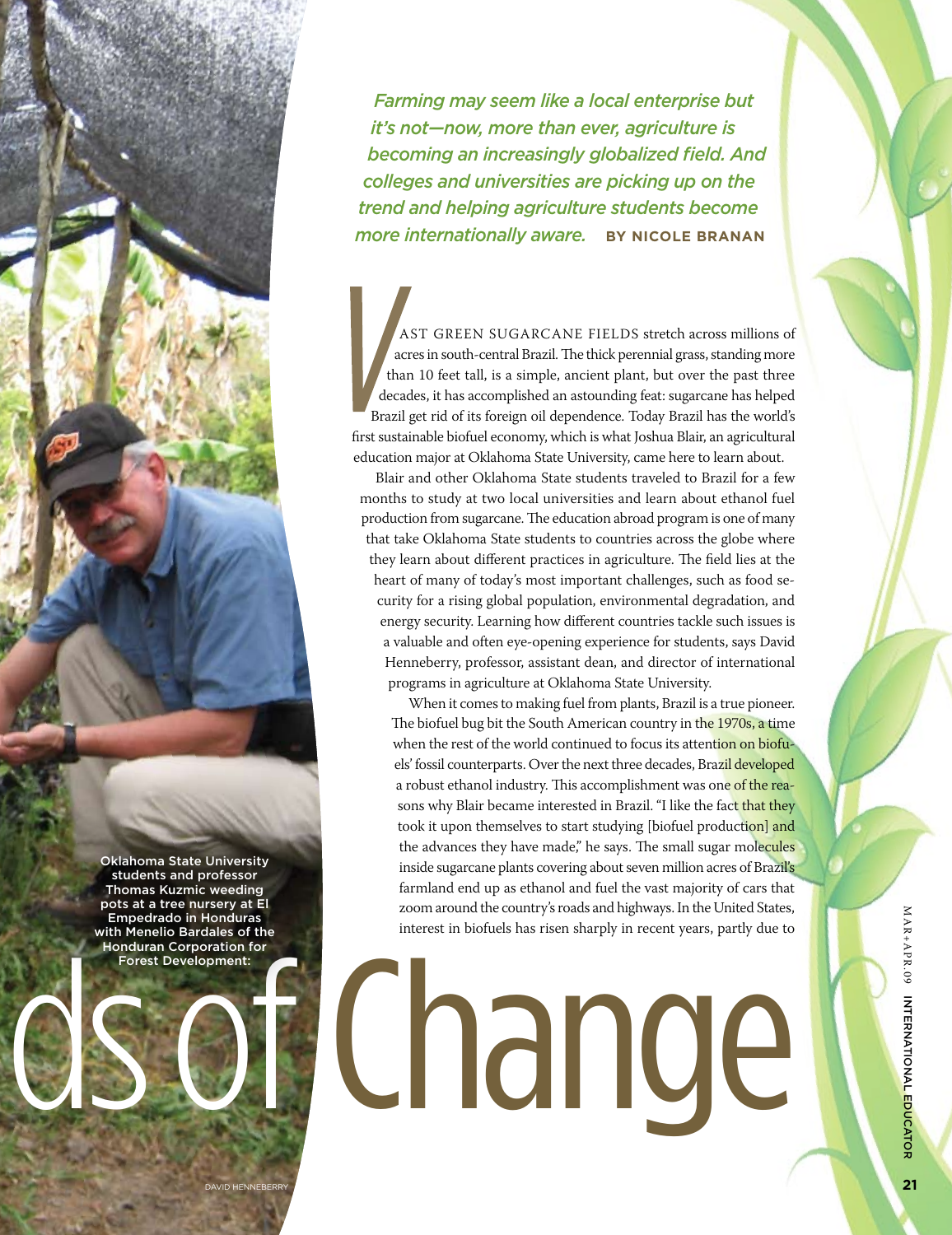growing concerns over dependence on foreign oil as well as fuel price woes, something that Blair witnessed first-hand when living on a 10,000-acre family soybean farm in Oklahoma. "Growing up farming I saw that in the last five years or so, fuel prices have risen, and we had to make a lot of cutbacks in our family." In recent years, domestic ethanol production has been booming, and in 2005 the United States actually surpassed Brazil's production. However, the two countries go about the business in very different ways. Instead of sugarcane, the United States uses mainly corn as its biofuel feedstock, a practice that has received criticism, partly because it contributes to the rise of food prices. In addition, it takes a lot of energy to produce ethanol from corn, "so the net gain is not as large," Henneberry says. During their trip, Blair and other students learned about such differences. The group studied not only the planting and harvesting of sugarcane, but also the

Growing up on farms, many Oklahoma State students are intimately familiar with the agriculture business, but seeing their industry in a new context often opens their eyes and gives them new ideas.

they would at Oklahoma State, Henneberry says, "So we are able to say that there is no financial barrier to studying abroad." The reason why some students still opt out of education abroad is that the prospect of spending a whole semester in a foreign country is often "very daunting to our students," he says. That's why the school offers a large variety of two-week programs, which often whet the students' appetite for more. "These short-term programs act as a gateway, and participants often end up going for a semester later on," Henneberry says. Blair, who had participated in Oklahoma State's short-term China program before going to Brazil, is one example. "During my two-week trip to China, we didn't get to experience the culture as much as I would have liked," he says. His time in Brazil, however, offered ample opportunities for intercultural exchange. "We lived with families and this opened up my eyes to a lot of things," Blair says. "For example, I was impressed that, no

matter what, family is number one there. We often get accustomed to how things are here and my time abroad has allowed me to get outside the box and see what life is like in other countries." Henneberry adds that education abroad courses in agriculture offer the advantage of students usually getting the chance to go "way out into the rural [and therefore less cosmopolitan] areas" of the countries they visit. "Sometimes our students refer to it as seeing 'the real China' or 'the real Italy,'" he says.

# **International Connections Matter**

Getting acquainted with local cultures and customs is extremely important in the field of agriculture, where the need for international experience may even be greater than in other fields because most companies in the sector work internationally, Henneberry says. The food industry is just one example. "Just take the hot dog; about 80 percent of hot dogs in the United States are sold in the summer time, such as during baseball games, and that means that a hot dog company cannot survive in the United States market alone. Instead, it has to find a market in Argentina, South Africa, or Australia, so that it can produce for export during the United States winter." The same is true for the rest of the agricultural sector, he adds. "All the lawn and garden equipment companies, for example, have to develop southern hemisphere markets so that in the slow season here they can market effectively down south." That makes having internationally savvy employees a necessity. According to Henneberry, it happens all the time that a company will tell an employee, "You know, we are having problems at our feed mill in Mexico; we need you to go down there next Thursday and sort that out." If the response to such a request is a "deer-in-the-headlights look," they'll say, "This person is unemployable," he says. "You can't have someone who doesn't have a passport

gets a lot more out of the sugarcane than we do here in the United States when we use corn." For example, Brazil's ethanol plants are set up such that they can burn the crop residue to power the plant. Therefore, the processing plants don't need any fossil fuels. In addition, sugarcane yields almost twice as many gallons of ethanol per acre of land as corn does. "I can see now since I have been exposed to sugarcane that corn is not the way we need to go. [The trip] really opened up my eyes to the fact that we need to find something that is much more efficient," says Blair, who eventually wants to work in the biofuels sector. Learning about different approaches to biofuel production helps students gain a new perspective, Henneberry says. That's important, particularly because Oklahoma State University is pursuing research into new ways to biofuel production, for example, using switchgrass, which, unlike the tropical sugarcane plant, can grow widely in the United States.

processing into fuel. Blair says that the trip made it clear that "Brazil

# **Expanding Education Abroad Offerings in Agriculture**

Over the past decade, Oklahoma State University's College of Agriculture has expanded the number of education abroad programs it offers significantly, and currently 35 percent of students take advantage of the opportunity to study in a different country—the highest number of any college at Oklahoma State, Henneberry says. However, there is still a long way to go to reach the school's goal of having 100 percent of its students experience international education before they graduate. As a step toward reaching that goal, the college has eliminated financial hurdles for its seven semester-long programs, such as the biofuel program in Brazil. Students participating in these programs usually end up paying the same as or less than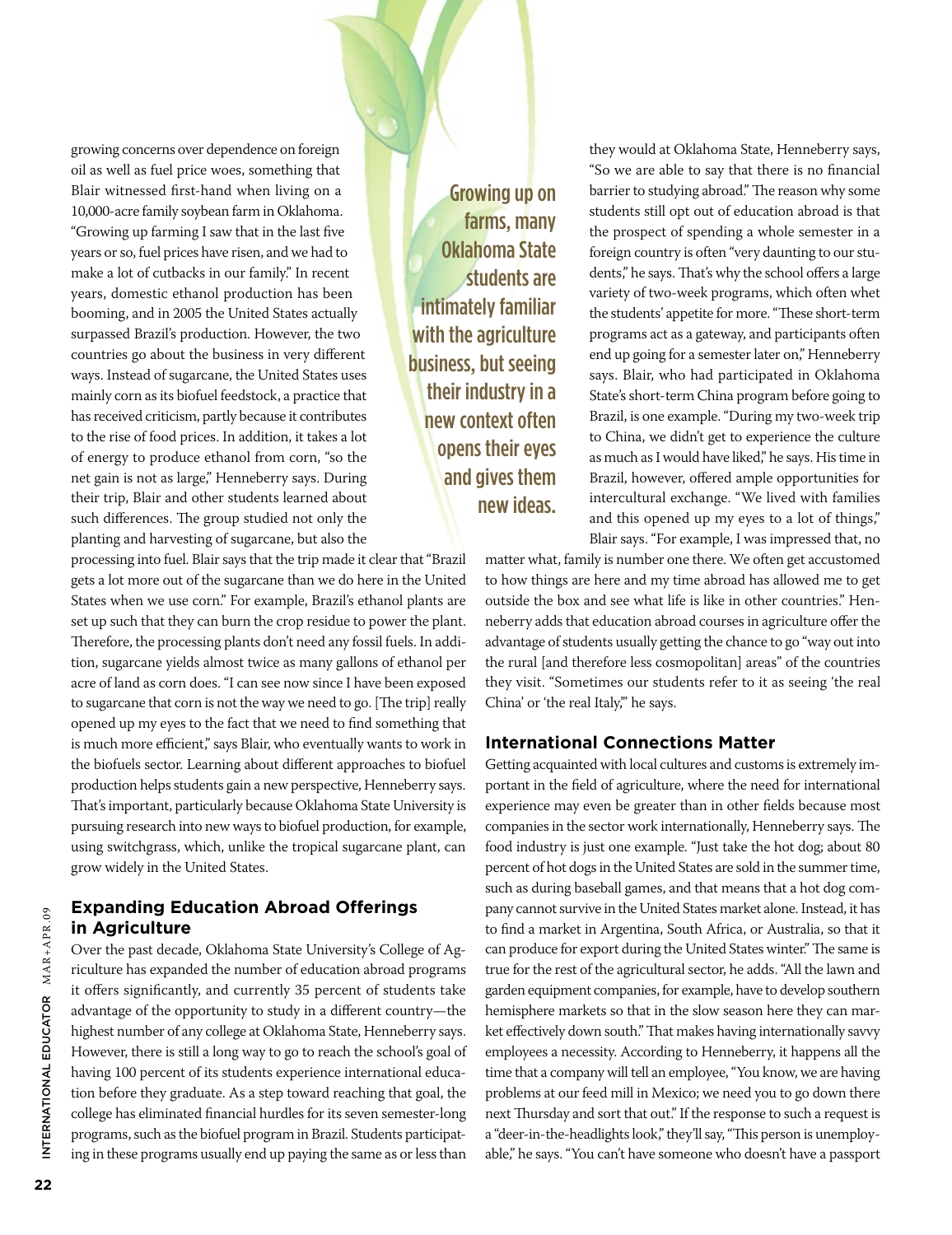

and is scared to get on a plane. That just doesn't work anymore." And because many students at Oklahoma State grew up in small farming towns, they are not necessarily used to international travel. "So, we have got to give them those skills," Henneberry says.

# **Firsthand Look at Differences in Agriculture**

Participation in education abroad programs also lets students see differences in food markets, such as poultry, Henneberry says. For example, in the United States white meat and breast meat from chickens sell for almost as much as an entire bird because there is a much bigger market for it than for legs and thighs. In Asia, on the other hand, dark meat is considered better, and consumers pay a lot more for dark meat than for white meat. As a result, big poultry companies in the Unites States try to pair up with companies in Asia to sell legs and thighs at a higher price market and import white meat. "When our students go to Vietnam or Thailand or China they see that firsthand, and all of a sudden the light bulb goes on that poultry is an international business, and it isn't just raising chickens," Henneberry says.

Growing up on farms, many Oklahoma State students are intimately familiar with the agriculture business, but seeing their industry in a new context often opens their eyes and gives them new ideas. "There is sort of a professional awakening that students go through because they just never realized how different agriculture could be in another country," Henneberry says. This is a benefit that

Photo courtesy of David Henneberry

PHOTO COURTESY OF DAVID HENNEBERRY

foreign students who come to study at Oklahoma State experience as well, he adds. For example, many students come from developing countries through the United States Agency for International Development- or World Bank-funded programs with the aim to learn about different agricultural practices, bringing their knowledge back to their home country to increase food production there.

# **Understanding Cultural Attitudes**

Spending time abroad not only raises students' awareness of different practices, but it also highlights differences in attitudes toward those practices. One example is the position on agricultural biotechnology, says Michael Zeece, professor of food science and technology at the University of Nebraska-Lincoln and director of a two-week education abroad program that takes U.S. students to Ireland. Biotech foods are made from crops that have been genetically modified so that they can withstand diseases or specific pesticides used to kill unwanted weeds, for example. According to the Grocery Manufacturers of America, about 75 percent of the processed foods that fill the shelves of United States grocery stores contain ingredients from genetically engineered plants. That's very different in European countries, many of which severely restrict or even ban them. These stringent regulations are mainly rooted in the strong opposition that European shoppers have toward biotech foods. "In this country, in contrast, there seems to be no consumer concern," Zeece says.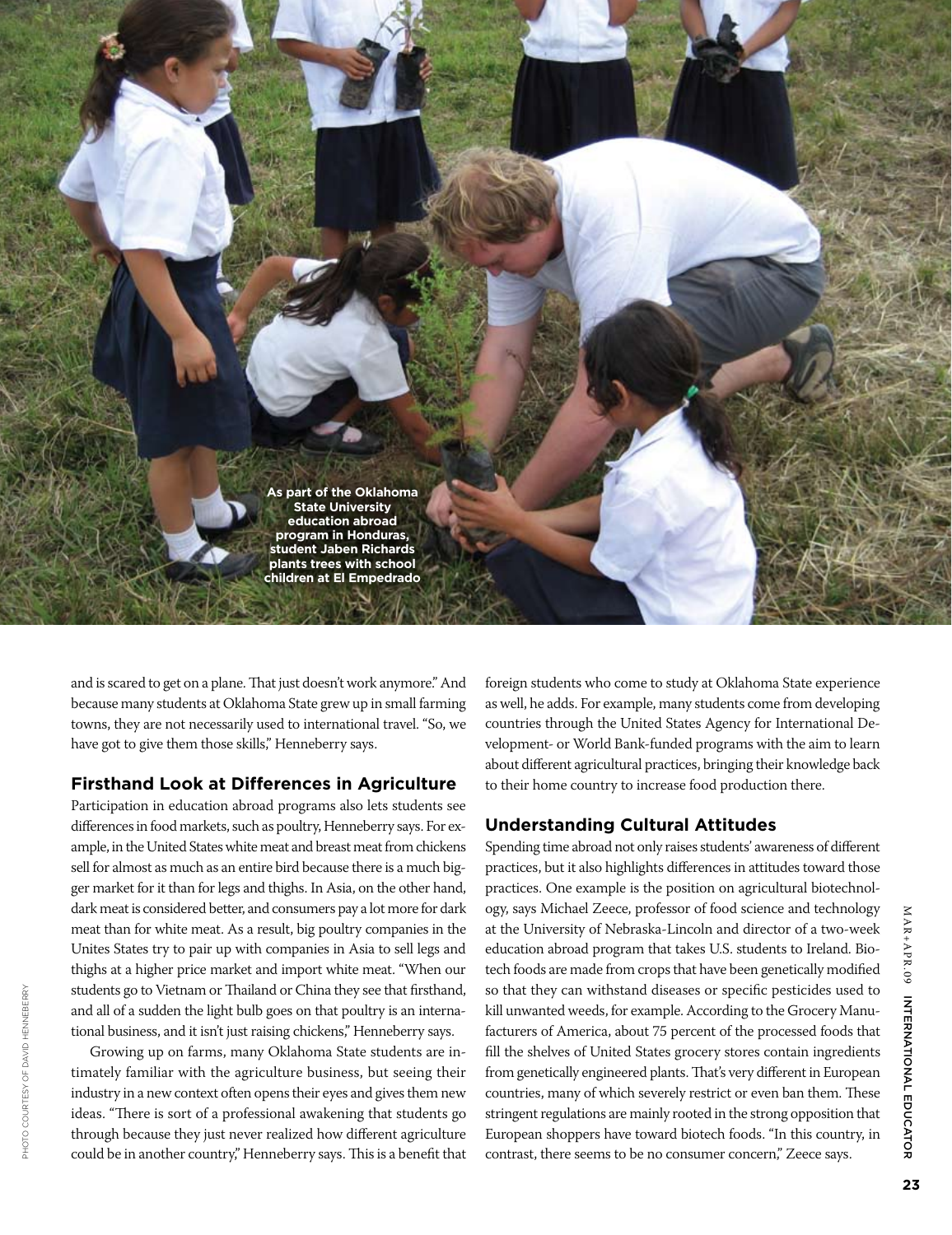A stroll around European grocery stores reveals other differences as well. For example, unlike their United States counterparts, European consumers have great interest in functional foods—products containing substances that may provide health benefits in addition to their nutritional value, Zeece says. Examples are foods containing antioxidants or yoghurt products that are supposed to boost immunity. "If you walk into a grocery store in Ireland or England, you will see a lot more of these products than you do here."

During their trip to Ireland, University of Nebraska students learn about such differences by attending the University College in Cork Ireland and by participating in debates with Irish students. The trip also gives students background on Ireland's history and culture, which have contributed to shaping these differences.

# **Global Savvy Necessary for Food Science Careers**

Gaining an international perspective of food sciences is an important preparation for students' later careers, Zeece said. Many of the participating students will end up in careers related to the foods industry, including the government. "Who knows, there may be future policymakers among them," he says. "Having a different perspective besides what they grew up with in the Midwest, and Nebraska specifically, might benefit them. Even if they don't remember specific facts, they will come back with a definite impression that things are much different in different places in the world, and that's an important consideration when one is making [food] products, creating regulatory rules, or making public policy."

# **Understanding Policy**

Agriculture education abroad programs also help students gain insight into how current policies and legislation are affecting local farming operations, says Roy Robinson, program director of international studies at the University of Missouri. That becomes particularly apparent in countries that have undergone political regime changes in the recent past. During an education abroad program to the Czech Republic, for example, University of Missouri students get to learn about the changes that have occurred during and after the transition from collectivized to private farming. "Students see how this happened and how they have gone about that process," Robinson says. Students also learn how the Czech Republic's joining of the European Union in 2004 has affected agriculture in the country, he adds. "They see how markets get opened up and what happens to those markets." During the six-week program in the Czech Republic, University of Missouri students not only take classes, but also participate in excursions to manufacturing plants and working farms in various regions of the country. Seeing how farmers run their operations was very educational, says Edward



Cope, an agriculture systems management and agriculture economics major at the University of Missouri and recent participant in the program. For example, one of the Czech farmers whom Cope and other students visited powered his entire hog operation with the methane gas emitted from the animals' manure, says Cope, whose family owns a small hog farm in Missouri.

The Czech Republic program is only one of a large number of education abroad opportunities that the University of Missouri's College of Agriculture, Food, and Natural Resources offers. During some of these programs, students work on specific projects related to agriculture or natural resources. One example is the University of Missouri's coral reef habilitation project in the Phi Phi Islands in Thailand. During the 2004 tsunami, tons of debris landed on the coral reef and destroyed much of it. In addition, the reef is suffering from manmade destruction, such as people walking on the corals and breaking them. For the past three years, University of Missouri students, led

Photo courtesy of David Henneberry

PHOTO COURTESY OF DAVID HENNEBERRY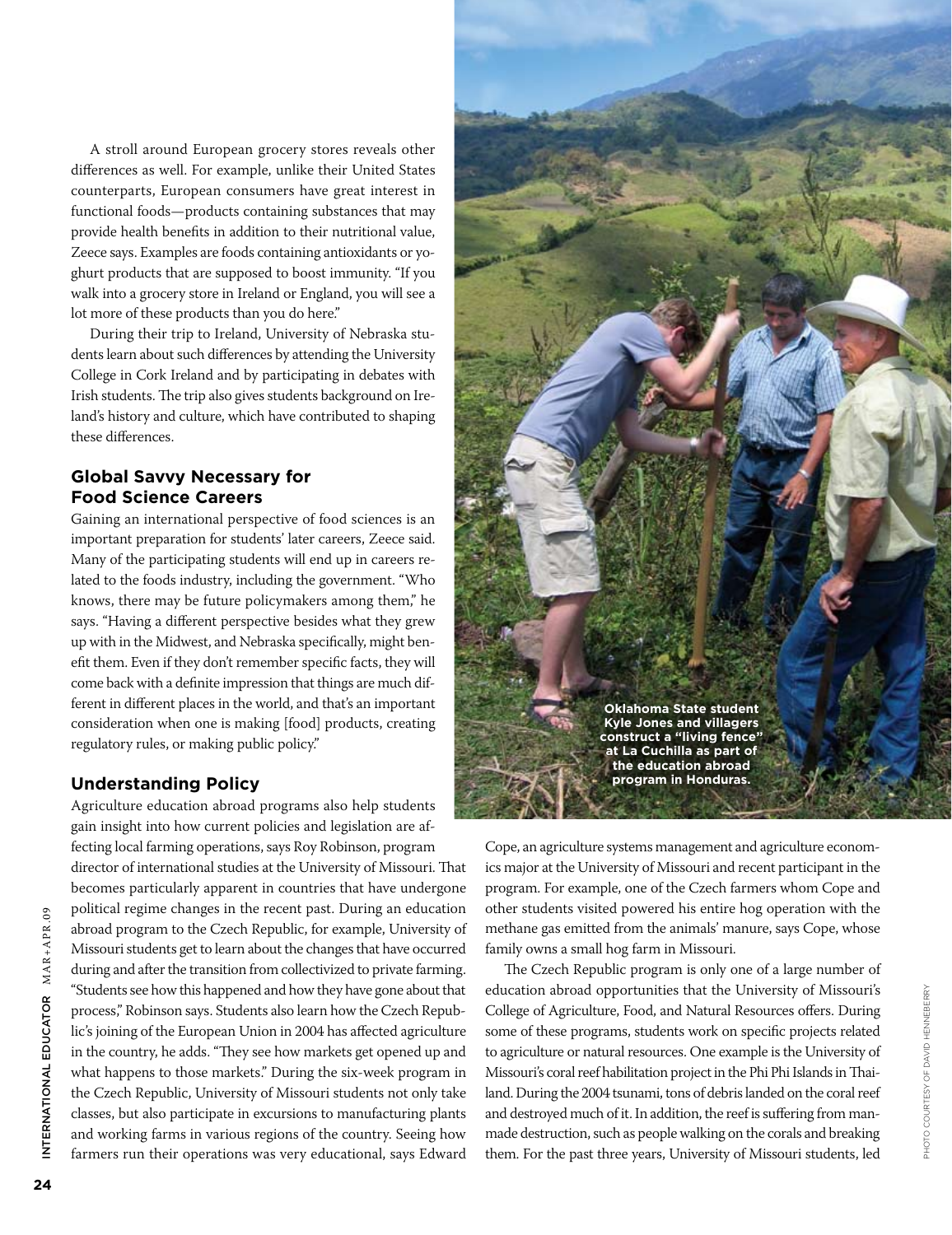by entomology professor Bob Sites, have traveled to the site and worked on restoring the reef.

Environmental issues that various countries face, resulting from natural disasters or human actions, are often the biggest impressions that students take away from their trips abroad, Robinson says. For example, during a recent education abroad program in Queensland, Australia, students learned about and saw the effects of the drought that the region is currently dealing with. While visiting farms and talking to farmers, students got to see how people in the region were trying to conserve water. In order to fill a pool, for example, "you had to show that you brought the water in from another state in Australia that isn't experiencing such a drought," Robinson says. That's difficult, and as a result, the University of Queensland pool was empty when University of Missouri students arrived on campus.

# **A Long History of Agricultural Education Abroad**

While many universities started their agriculture education abroad programs over the past decade, some have offered programs for more than 30 years. One example is Oregon State University, which has had a program with Lincoln University in Christchurch, New Zealand, since the 1970s. With respect to agriculture, there has long been significant cooperation between the state of Oregon and the country of New Zealand, says Marvin Pangborn, a New Zealand dairy farmer and teacher at Lincoln. That's mainly because the two are very similar in terms of their agricultural products and because the seasons are opposite to each other, Pangborn says. For instance, a company may develop a seed in Oregon, then send it to New Zealand to replicate it, and then back to Oregon. "That way they can cut the time that it takes to get the seed up to a commercial level in half." Pangborn was one of the early participants in Oregon State's education abroad program in New Zealand and met his future spouse during his time abroad. He remembers that it was unusual to study abroad in the 1970s. "I don't remember any of my friends doing it," he says. He applied for the program "on a whim" after seeing a flyer advertising the trip to New Zealand. His time abroad allowed him to view the United States from a different perspective. "It was at the end of the Vietnam War, and at that point, we were such an insular society that I didn't really know how the rest of the world felt about us most of the time," he says. "Being in another country and seeing how they saw us really changed a lot of my thoughts and attitudes."

Besides immersing themselves in a different culture and learning about different approaches to agriculture, Oregon State students who spend time at Lincoln University in New Zealand today also get to learn about the impact of environmental problems that weren't

"Even if they don't remember specific facts, they will come back with a definite impression that things are much different in different places in the world, and that's an important consideration when one is making [food] products, creating regulatory rules, or making public policy."

yet well-known in the 1970s, such as climate change. Recently, rising temperatures have sparked wide-ranging policy changes that could have dramatic impacts on New Zealand's farmers, Pangborn says. The country's last government signed up New Zealand, which ratified the Kyoto Protocol, for an emissions trading scheme under which farmers will have to buy carbon credits. If this policy comes into effect it will hit the agricultural sector hard, Pangborn says. Dairy farms rely on ruminants, whose methane emissions are the leading source of New Zealand's carbon contribution to the atmosphere. Under the current proposal, Pangborn would have to pay an additional \$100,000 every year to buy carbon credits for his two dairy farms, which would make them uneconomic, he says. Oregon State students attending Lincoln University learn about these issues.

After more than 30 years, the program between Oregon State and Lincoln is still going strong. Pangborn's son, for example, studied abroad at Oregon

State in 2005. But while he was eager to study in the United States, in part because it provided an opportunity for him to meet his extended family, it is sometimes difficult to convince students to go abroad, Pangborn says. Paul Dorres, who is the student services coordinator at Oregon State University and in charge of the program at Lincoln, shares this sentiment. One reason is that being enrolled in a wellknown and renowned program in the United States sometimes blinds students to of the importance of including an international component into their education, he says. "They think 'Well, what do I need to go halfway across the planet for when we have got the best program on the West Coast right here?'" Dorres says that he tries to help students understand that the ways in which people have determined best practices in agriculture and forestry around the world vary greatly from the ways we encounter and work with our own agricultural resources; without seeing this first-hand, students are limiting themselves. That is one of the most important things that students who do participate in the program take away from the experience, he says. "They see 'Wow, so there really are other ways of doing things that work just as well even though they are different.'" The time abroad also provides an opportunity for students to reflect on their own culture. "All of a sudden your own culture comes under a magnifying glass, and you come to realize all the differences," he says.

However, Dorres points out that what students take away from the experience also very much depends on their attitude going into the program. "We try to help them be as prepared as possible and to be aware of the opportunities for learning." Still, "I think some of the students that we have sent have gone with the perspective that 'They speak English, so I don't have to learn a foreign language, and